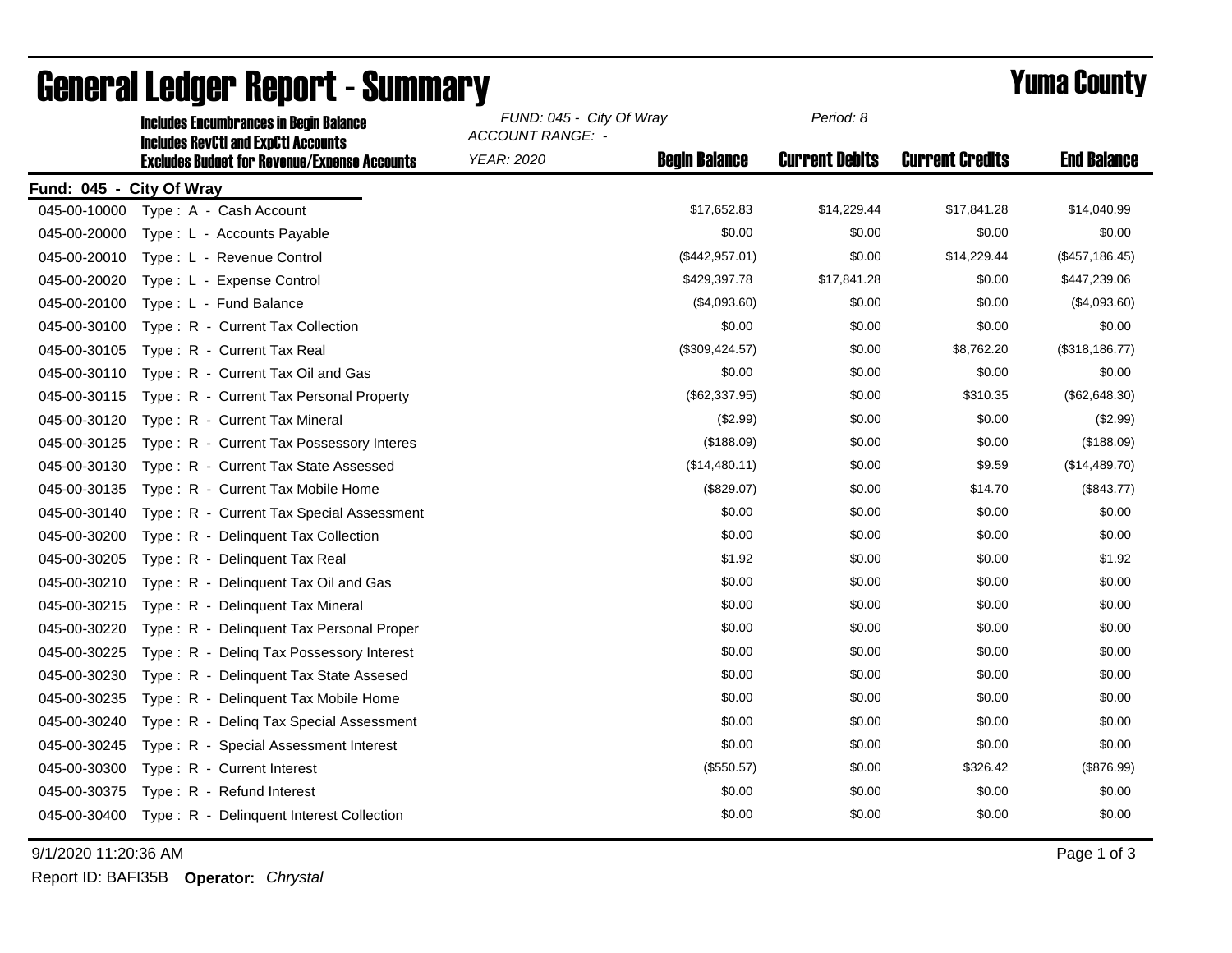|                          | <b>Includes Encumbrances in Begin Balance</b><br><b>Includes RevCtI and ExpCtI Accounts</b><br><b>Excludes Budget for Revenue/Expense Accounts</b> |                                         |                    | FUND: 045 - City Of Wray<br>ACCOUNT RANGE: - |                             | Period: 8            |                       |                                  |                    |
|--------------------------|----------------------------------------------------------------------------------------------------------------------------------------------------|-----------------------------------------|--------------------|----------------------------------------------|-----------------------------|----------------------|-----------------------|----------------------------------|--------------------|
|                          |                                                                                                                                                    |                                         |                    | <b>YEAR: 2020</b>                            |                             | <b>Begin Balance</b> | <b>Current Debits</b> | <b>Current Credits</b>           | <b>End Balance</b> |
| Fund: 045 - City Of Wray |                                                                                                                                                    |                                         |                    |                                              |                             |                      |                       |                                  |                    |
| 045-00-30500             |                                                                                                                                                    | Type: R - Miscellaneous Collections     |                    |                                              |                             | \$0.00               | \$0.00                | \$0.00                           | \$0.00             |
| 045-00-32100             |                                                                                                                                                    | Type: R - Transfers In                  |                    |                                              |                             | (\$23,461.22)        | \$0.00                | \$231.55                         | (\$23,692.77)      |
| 045-00-33000             |                                                                                                                                                    | $Type: R - Auto Tax B Collection$       |                    |                                              |                             | (\$19,015.18)        | \$0.00                | \$2,481.36                       | (\$21,496.54)      |
| 045-00-33100             |                                                                                                                                                    | Type: $R -$ Auto Tax A & F Collection   |                    |                                              |                             | (\$7,003.61)         | \$0.00                | \$1,170.09                       | (\$8,173.70)       |
| 045-00-33400             |                                                                                                                                                    | Type: R - M.V. Additional               |                    |                                              |                             | (\$5,450.30)         | \$0.00                | \$923.18                         | (\$6,373.48)       |
| 045-00-33409             |                                                                                                                                                    | Type: R - Weed and Clean Up Control     |                    |                                              |                             | (\$215.27)           | \$0.00                | \$0.00                           | (\$215.27)         |
| 045-00-49100             |                                                                                                                                                    | Type: X - Treasurer Fees                |                    |                                              |                             | \$7,775.83           | \$188.45              | \$0.00                           | \$7,964.28         |
| 045-00-49401             |                                                                                                                                                    | Type: X - Transfer Out                  |                    |                                              |                             | \$0.00               | \$0.00                | \$0.00                           | \$0.00             |
| 045-00-49500             |                                                                                                                                                    | Type: X - Checks Written / ACH Transfer |                    |                                              |                             | \$421,621.95         | \$17,652.83           | \$0.00                           | \$439,274.78       |
|                          |                                                                                                                                                    |                                         | <b>Fund: 045 -</b> | <b>City Of Wray</b>                          | Totals :                    | (\$13,559.23)        | \$49,912.00           | \$46,300.16                      | (\$9,947.39)       |
|                          |                                                                                                                                                    | <b>Total Fund Revenues:</b>             |                    | \$14,229.44                                  | <b>Total Fund Expenses:</b> |                      | \$17,841.28           | <b>Net Revenue Over Expense:</b> | (\$3,611.84)       |

## General Ledger Report - Summary **Experience Systems** Yuma County